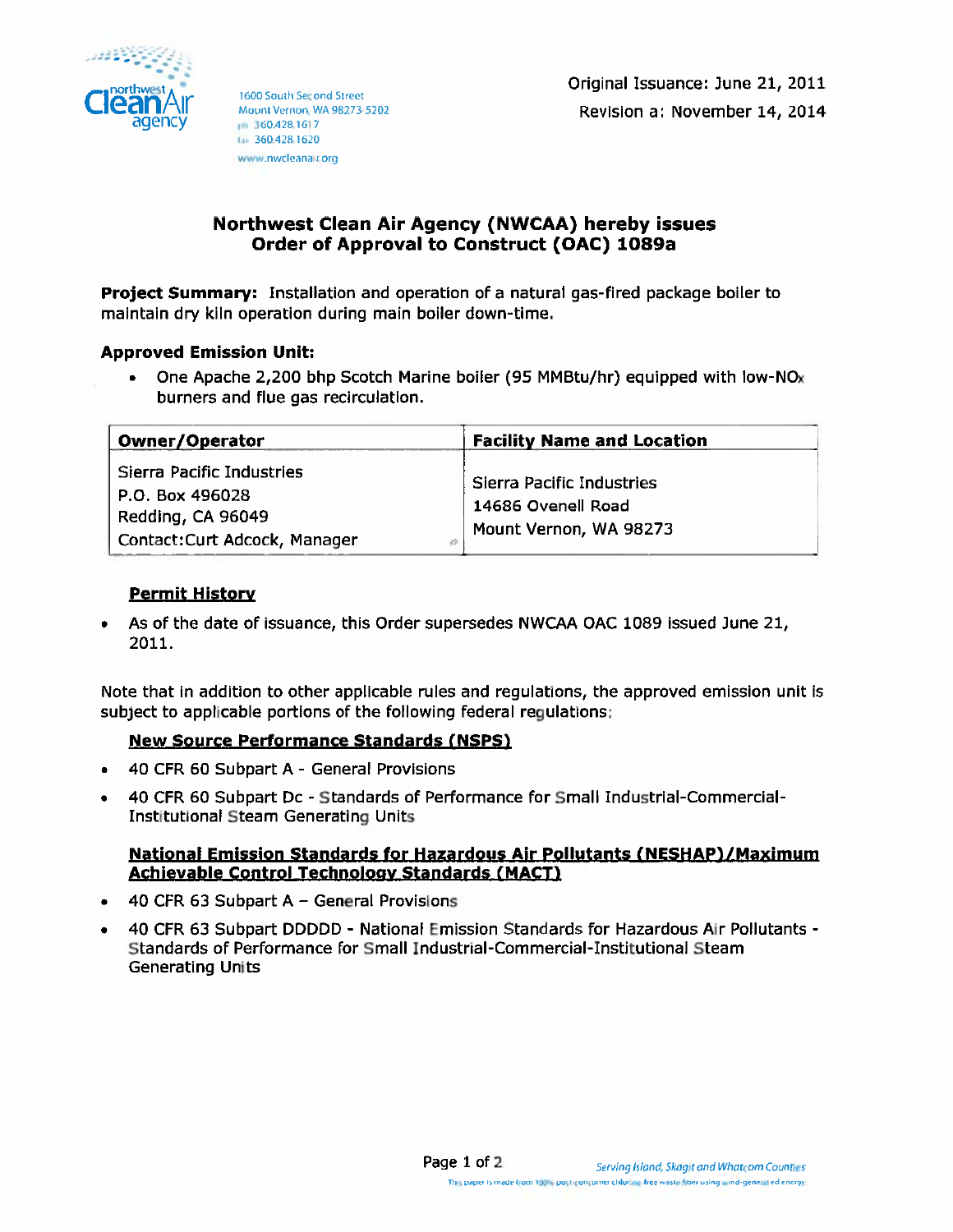## As authorized by Northwest Clean Air Agency Regulation Section 300, this Order is issued subject to the following restrictions and conditions<sup>1</sup>:

- $\mathbf{1}$ The annual capacity factor of the package boiler shall not exceed 10% per calendar vear.
- $2<sub>1</sub>$ Visible emissions from the boiler stack shall not exceed 5% opacity for more than 3 minutes (aggregate) within any 60-minute period as determined by Washington State Department of Ecology Method 9A.
- 3. Fuel combusted in the package boiler shall be limited to natural gas only.
- $\overline{4}$ . The annual capacity factor shall be calculated annually by January 31st for the previous calendar year. Records of the annual capacity factor, dates of boiler operation and amount of fuel combusted shall be kept for a period of not less than five years and made available to the NWCAA upon request.
- 5. A written operating and maintenance (O/M) manual shall be kept on site and up-todate for the boiler. The O/M manual shall include practices for maintaining good air pollution control.

**Christos Christoforou** Engineer

Agata McIntyre

**Engineering Manager** 

Revision a: Replaced hours of operation of the boiler with capacity factor in Condition 1. Removed notification of startup condition. Removed testing provision and NOx and CO limits since original permit called only for initial testing.

<sup>&</sup>lt;sup>1</sup> Nothing in this permit is intended to, or shall, alter or waive any applicable law [including but not limited to defenses, entitlements, challenges or clarifications related to the Credible Evidence Rule, 62 FR 8315 (Feb. 27, 1997)] concerning the use of data for any purpose under the Act, generated by the reference method specified herein or otherwise.

Pursuant to Section 300.10 of the NWCAA Regulation and ch 43.21B RCW, this Order may be appealed to the Pollution Control Hearings Board (PCHB). To appeal to the PCHB, a written notice of appeal must be filed with the PCHB and a copy served upon the NWCAA within 30 days of the date the applicant receives this Order. Additional information regarding appeal procedures can be found at: www.eho.wa.gov under PCHB.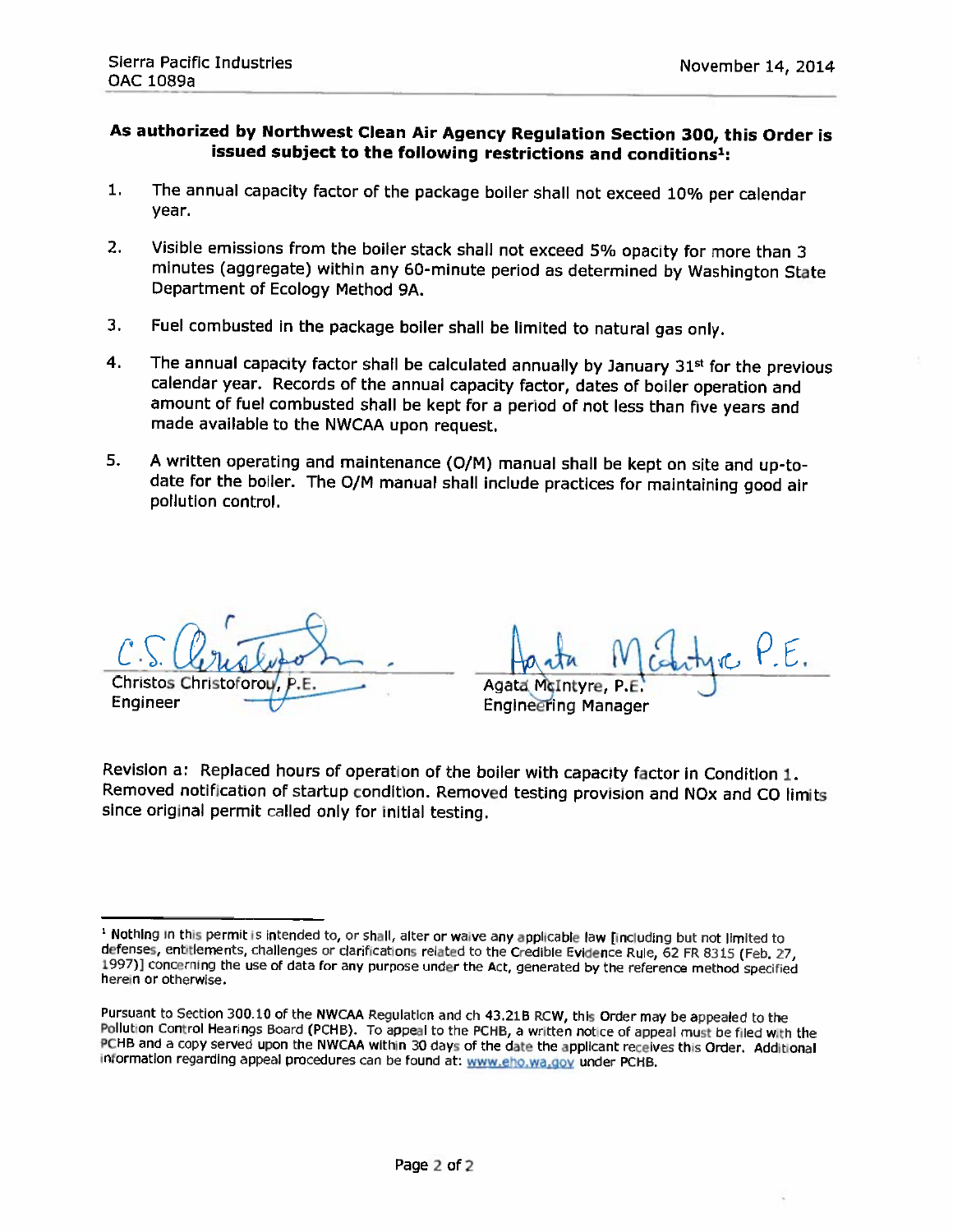

1600 South Second Street Mount Vernon, WA 98273-5202 ph 360.428.1617 tel 800.622.4627 fax 360.428.1620 www.nwcleanair.org

Original Issuance: December 12, 2005 Revision a: January 17, 2008 Revision b: February 23, 2009 Revision c: May 8, 2013

# Northwest Clean Air Agency (NWCAA) hereby issues Order of Approval to Construct (OAC) 938c

Project Summary: This order authorizes Sierra Pacific Industries (SPI) to operate a lumber manufacturing and cogeneration facility including a 430 MMBtu/hr wood-fired boiler, 6 double-track dry kilns, associated lumber milling and handling equipment.

## Approved Emission Units:

- @ One (1) 430 MMBtu/hr McBurney wood-fired boiler with natural gas backup. The boiler is equipped with a multicyclone, a 4-chamber electrostatic precipitator (both for PM control), and a selective non-catalytic reduction system (NOx control by urea injection).
- $\bullet$  Six (6) lumber drying kilns
- $\bullet$  One (1) anti-mold spray system equipped with a demister
- One  $(1)$  cooling tower

| Owner/Operator                                                                                                                            | <b>Facility Name and Location</b>                                           |
|-------------------------------------------------------------------------------------------------------------------------------------------|-----------------------------------------------------------------------------|
| Sierra Pacific Industries<br>1975 Riverside Avenue<br>Anderson, CA 96007<br>Contact: Curt Adcock, Mount Vernon<br><b>Facility Manager</b> | Sierra Pacific Industries<br>14353 McFarland Road<br>Mount Vernon, WA 98273 |

### Permit History

- ., OAC 938b superseded OAC 938a upon issuance on February 23, 2009.
- .. As of the date of issuance, this Order supersedes NWCAA OAC 938b.

Note that in addition to other applicable rules and regulations, one or more of the approved emission units are subject to applicable portions of the following federal regulations:

### New Source Performance Standards {NSPS)

- 40 CFR 60 Subpart A  $-$  General Provisions
- 40 CFR 60 Subpart Db Standards of Performance for Industrial-Commercial-Institutional Steam Generating Units
- 40 CFR 60 Subpart CCCC Standards of Performance for Commercial and Industrial Solid Waste Incineration Units (Recordkeeping according to  $60.2175(v)$  to prevent the boiler from meeting the definition of a CISWI unit according to 40 CFR 60.2265)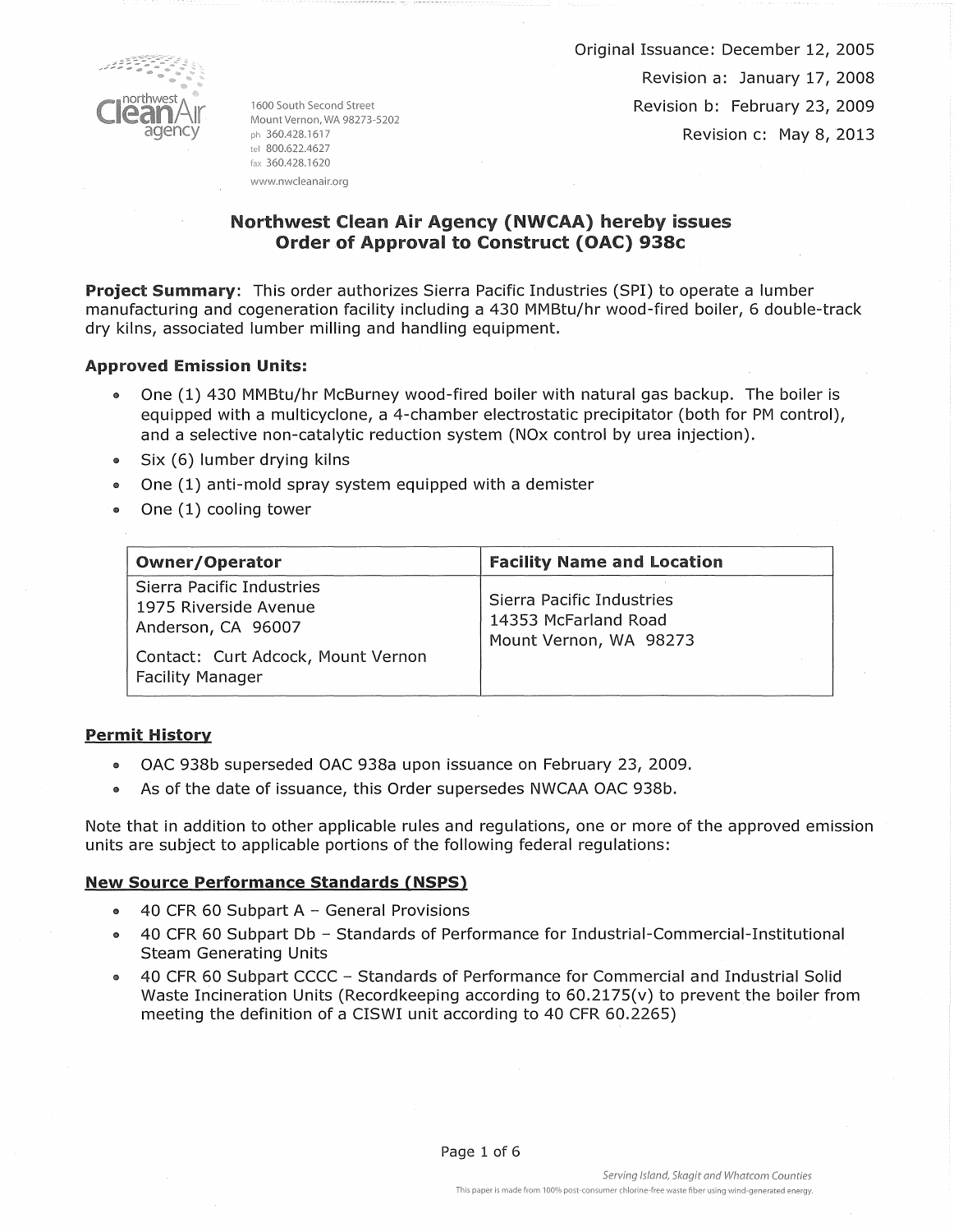## **National Emission Standards for Hazardous Air Pollutants I Maximum Achievable Control Technology Standards**

- $\bullet$  40 CFR 63 Subpart A General Provisions
- 40 CFR 63 Subpart DODD--National Emission Standards for Hazardous Air Pollutants: Plywood and Composite Wood Products
- 40 CFR 63 Subpart DDDDD National Emission Standards for Hazardous Air Pollutants for Industrial, Commercial, and Institutional Boilers and Process Heaters

### **Resource Conservation and Recovery Act (RCRA) Solid Waste Regulations**

• 40 CFR 241 -Solid Wastes Used as Fuels or Ingredients in Combustion Units

### **As authorized by Northwest Clean Air Agency Regulation Section 300, this order is issued subject to the following restrictions and conditions<sup>1</sup>:**

- 1) Fugitive emissions, including but not limited to any of the following, shall be controlled at all times as specified below such that no visible emissions are detected at any point beyond the plant property line as determined using 40 CFR 60 Appendix A Method 22.
	- a) dust from unpaved roads or any other non-vegetation-covered area;
	- b) fugitive sawdust from fuel-handling devices and/or storage areas;
	- c) ash which is processed by the ash handling system or is removed from the wood-fired boiler by other means. Such ash shall be stored in closed containers and disposed of in such a manner so as to not create a public nuisance. Ash shall be transported in a wet condition in covered containers at all times. It shall be the responsibility of the plant owner/operator to insure that any and all contract or company carriers adhere to this condition;
	- d) accumulation of sawdust or ash on outside surfaces, including but not limited to the main building, boilers, electrostatic precipitator, support pads, road areas. Surfaces shall be cleaned on a regular basis to prevent the build-up of ash and/or fugitive dust.
- 2) Each month, SPI shall determine compliance with the following emission limits using kiln throughput data, boiler operation data, and emission factors (listed below). SPI shall include the monthly compliance determinations in quarterly reports due postmarked no later than one calendar month after the close of each respective calendar quarter.
	- a) Emissions of acetaldehyde from the facility shall not exceed 33,844 lb/yr, 12-month total, calculated on a rolling monthly basis. The emission factors for this calculation shall be as follows unless otherwise approved by the NWCAA.
		- i) 1.64E-04 lb/MMBtu for the wood-fired boiler
		- ii) 113 lb/MMbf for kiln-drying Western hemlock
		- iii) 57 lb/MMbf for kiln-drying Douglas fir

 $<sup>1</sup>$  Nothing in this permit is intended to, or shall, alter or waive any applicable law [including but not limited to defenses,</sup> entitlements, challenges or clarifications related to the Credible Evidence Rule, 62. Fed. Reg. 8315 (Feb. 27, 1997)] concerning the use of data for any purpose under the Act, generated by the reference method specified herein or otherwise.

Pursuant to Section 300.10 of the NWCAA Regulation and RCW 43.21B, this Order may be appealed to the Pollution Control Hearings Board (PCHB). To appeal to the PCHB, a written notice of appeal must be filed with the PCHB and a copy served upon the NWCAA within 30 days of the date the applicant receives this Order. Additional information regarding appeal procedures can be found at: www.eho.wa.gov under PCHB.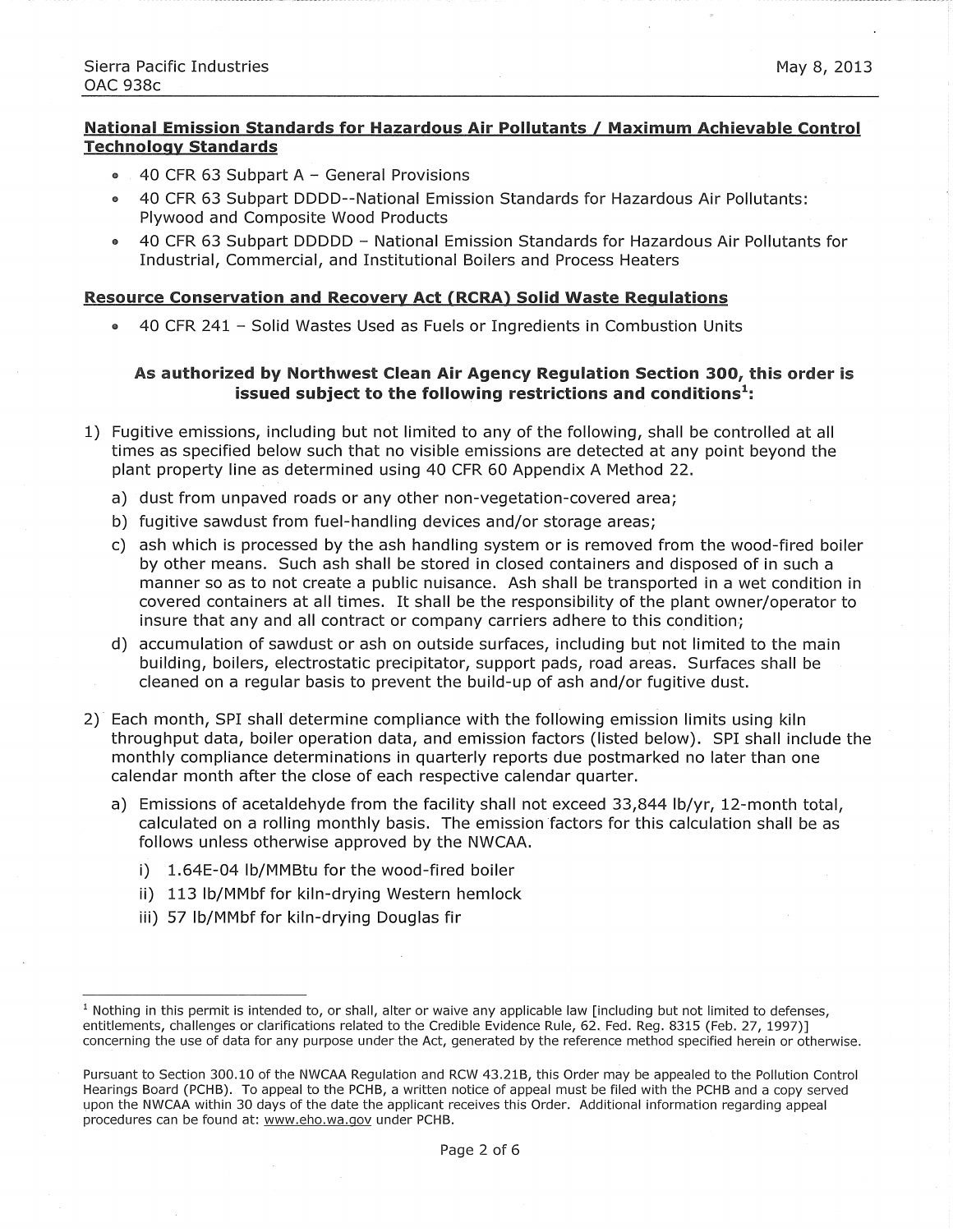- b) Emissions of acrolein from the facility shall not exceed 588 lb/yr, 12-month total, calculated on a rolling monthly basis. The emission factors for this calculation shall be as follows unless otherwise approved by the NWCAA.
	- i) 3.15E-05 lb/MMBtu for the wood-fired boiler
	- ii) 1.6 lb/MMbf for kiln-drying Western hemlock
	- iii) 0.65 lb/MMbf for kiln-drying Douglas fir
- c) Emissions of formaldehyde from the facility shall not exceed 6,917 lb/yr, 12-month total, calculated on a rolling monthly basis. The emission factors for this calculation shall be as follows unless otherwise approved by the NWCAA.
	- i) 1. 72E-03 lb/MMBtu for the wood-fired boiler
	- ii) 1.24 lb/MMbf for kiln-drying Western hemlock
	- iii) 1.0 lb/MMbf for kiln-drying Douglas fir

#### Wood-Fired Boiler

- 3) The exhaust stack from the wood-fired boiler shall not emit any air pollutants which exhibit greater than the following opacity limitations:
	- a) 20% opacity for a period or periods aggregating more than 3 minutes in any 1 hour as measured by a continuous opacity monitoring system (COMS) per Condition 5.
	- b) 5% opacity (1-hour average) as measured by a continuous opacity monitoring system (COMS) per Condition 5, except for periods of soot-blowing. Soot-blowing shall occur as a regularly scheduled event and shall not exceed 1 hour per 8-hour shift. Soot-blowing shall not cause the boiler stack to exceed 10% opacity (1-hour average) as measured by COMS per condition 5. Deviations from the regular soot-blowing schedule that result in excess emissions shall trigger agency notification.
	- c) 10% opacity for a period or periods aggregating more than 3 minutes in any 1 hour; as measured by Washington Department of Ecology Method 9A. Initial and ongoing compliance with 10% opacity from the boiler stack shall be demonstrated in accordance with 40 CFR Part 60 Appendix A Method 9 annually. Notification and reports shall be provided to the NWCAA as specified in NWCAA Regulation Appendix A.
- 4) SPI shall install and operate a continuous opacity monitoring system (COMS) for measurement of opacity at the wood-fired boiler/ESP exhaust stack, downstream from the particulate matter control device in accordance with NWCAA Regulation 367 and Appendix A.
- 5) Emissions of ammonia from the wood-fired boiler shall not exceed 50 ppmdv corrected to 7%  $O<sub>2</sub>$ as a 24-hour average.
	- a) Compliance shall be determined by Bay Area Air Quality Management District Source Test Procedure #1B (BAAQMD ST-1B) or alternative method approved by NWCAA.
	- b) SPI shall conduct compliance tests at least once every twelve months.
	- c) SPI shall monitor and record ammonia feed rate and  $NO<sub>x</sub>$  emissions during the tests.
- 6) SPI shall maintain and operate the boiler and urea injection system (SNCR system) in accordance with good air pollution control practices and in a manner minimizing particulate and visible emissions from the unit. At least 30 days prior to any modification of the ammonia injection system, a written notification to the NWCAA is required and an updated Ammonia Emissions Monitoring Plan must be submitted evaluating a predictive relationship between boiler and SNCR parameters and emissions of ammonia.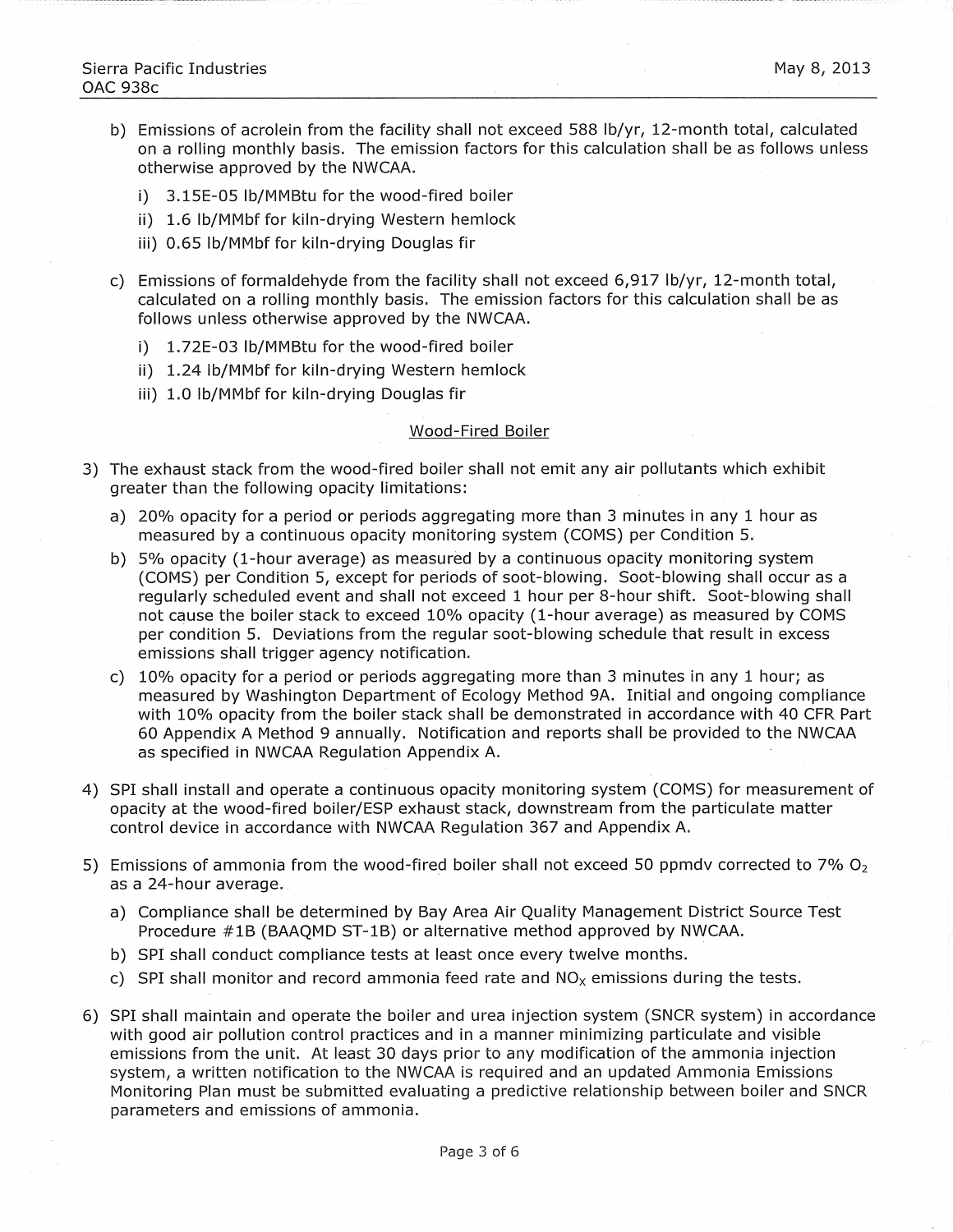- a) An initial plan shall be submitted to NWCAA for approval at least 30 days prior to startup and shall include specific operating parameters.
- b) A final plan shall be submitted to NWCAA for approval within 60 days after conducting the initial ammonia compliance test and shall contain source test results and the established relationship between the boiler and SNCR operating parameters and ammonia emissions. This plan shall define QA/QC procedures and corrective actions when parameter monitoring indicates the emission limit in Condition 6 may be exceeded.
- 7) At least fifty percent (50%) of fuel burned in the boiler on a calendar year basis shall be clean hog fuel consisting of bark, sawdust, chips, and other wood waste from wood products industries. SPI shall inspect all purchased fuel prior to acceptance. Clean hog fuel for purposes of this condition shall meet the following criteria:
	- a) Is derived from wood and is of a suitable size and moisture content to sustain adequate combustion;
	- b) Is free of contamination including, but not limited to, non-wood man-made materials, painted wood, wood treated with creosote or other wood preservatives, wood from construction/demolition activities, and wood contaminated with petroleum products.
- 8) Up to fifty percent (50%) of fuel burned in the boiler on a calendar year basis shall be clean cellulosic biomass, resinated wood debris, and/or biomass-derived non-hazardous secondary materials (NHSM) as defined, processed, and managed according to 40 CFR Part 241 Solid Wastes Used as Fuels or Ingredients in Combustion Units. This fraction of boiler fuel shall be referred to as "alternative fuel" throughout this Order.
- 9) Prior to combusting any alternative fuel, SPI shall develop and implement an alternative fuel quality assurance plan subject to prior approval by the Northwest Clean Air Agency. The plan shall clearly describe how SPI will evaluate potential alternative fuel and alternative fuel suppliers to assure that the boiler will not combust solid or hazardous waste. Changes to the plan shall be approved by the Northwest Clean Air Agency prior to implementation. The following elements shall be included in the plan:
	- a) Procedure for alternative fuel handling at the SPI facility;
	- b) Procedure for SPI inspection of alternative fuel sources/suppliers;
	- c) Procedure for inspecting individual alternative fuel loads, including how to identify different levels of contamination by visual inspection, how to document the inspection, and how to identify loads with unacceptable levels of contamination. "Contamination" includes plastics, asbestos-containing material, preservative-treated wood, painted wood, rubber, metals, nonwood roofing materials, or any other material that is not a non-waste fuel according to 40 CFR 241.
- 10)When utilizing alternative fuels, the facility shall operate according to a Northwest Clean Air Agency-approved fuel quality assurance plan developed according to condition 9). A copy of the approved fuel quality assurance plan shall be kept with this Order.
- ll)The NWCAA shall be provided writteh notification of the date on which alternative fuel is first received by SPI and the date on which alternative fuel is first fired in the boiler. The notice shall be postmarked no later than 15 days after the first alternative fuel delivery and shall reference OAC 938c.
- 12) Rejected fuel loads must be removed from the SPI facility by the close of business on the business day following the day in which the fuel was received.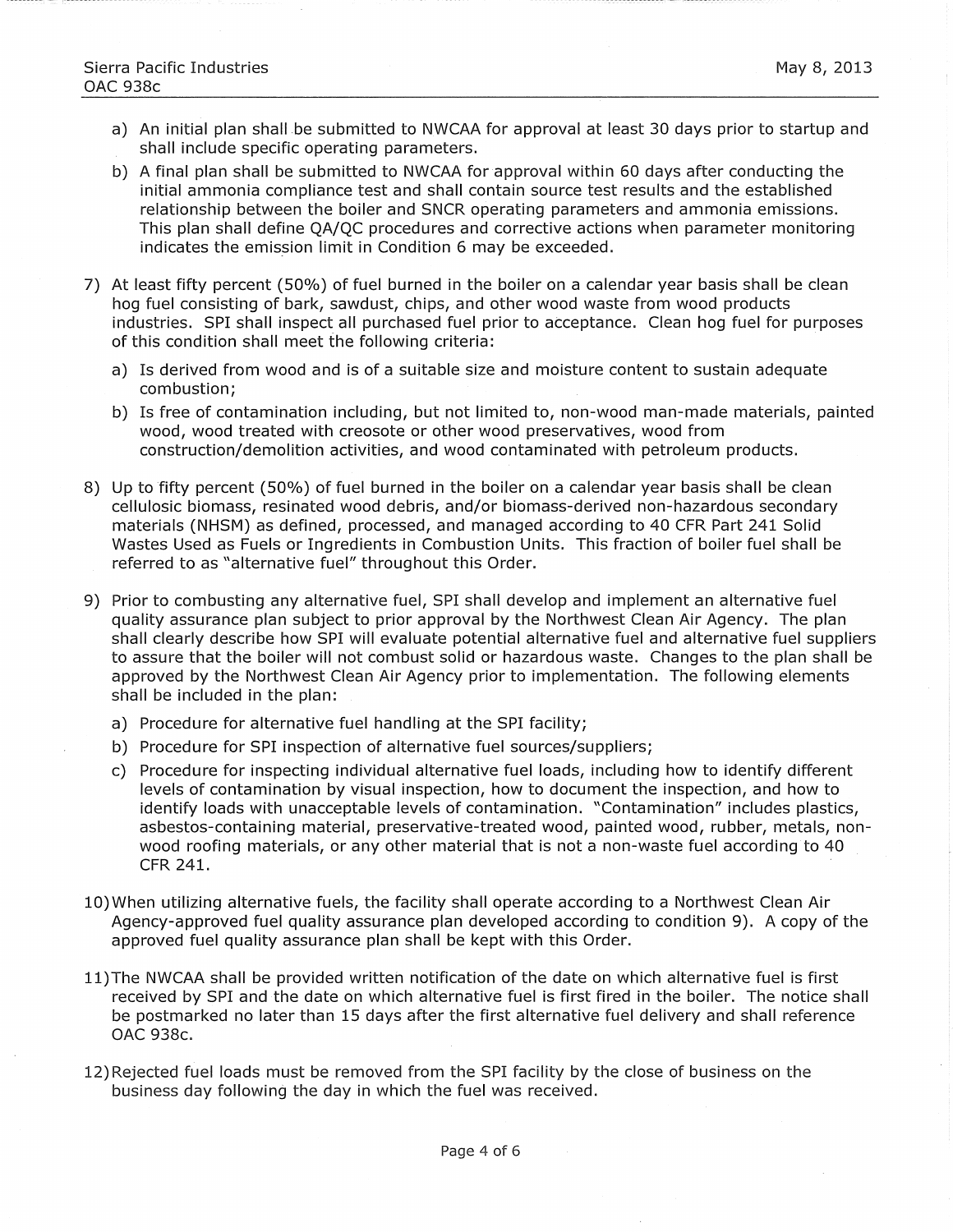- 13)Submit to the NWCAA by February 28 for the previous calendar year a summary describing the source and quantities of all alternative fuel combusted in the boiler. The report shall include information on all loads of fuel rejected and the reason the fuel was rejected, information on the types of contaminants found in the fuel from each source of fuel (e.g. plastic, rubber, painted wood, asbestos-containing materials, salts, etc.), and the results of the bucket tests recorded during the year. The report shall also include a demonstration of compliance with conditions 7) and 8) of this Order.
- 14)Combustion of wet fuel, i.e., fuel with moisture content greater than or equal to 55 percent, shall not be considered as an affirmative defense to an excess emission condition for the wood-fired boiler. Use of such fuels is a foreseeable occurrence, and as such, compliance with all permit limits and applicable regulations shall be reguired at all times unless the NWCAA has determined that the cause of the wet fuel condition is due to an unavoidable or emergency situation.

### Dry kilns

- 15)SPI is allowed to process Western Hemlock and/or Douglas-Fir in the kilns. No other wood species shall be processed in the kilns without prior written approval from the NWCAA.
- 16)Each calendar month, SPI shall record the quantity of Douglas fir and the quantity of hemlock dried in each kiln for that month and for the previous 12 month period.
- 17)SPI shall continuously monitor and record the dry-bulb temperature in each dry kiln using a device accurate to within  $\pm$  0.50 °F. At no time shall any kiln dry-bulb temperature setpoint or the actual dry-bulb temperature in any dry kiln exceed 200°F. Records shall be maintained for a minimum of 5 years and shall be made available to the NWCAA upon request.
- 18)The opacity of emissions from the dry kilns shall not exceed 10% for a period or periods aggregating more than 3 minutes in any 1 hour, as determined by WDOE Method 9A. SPI shall conduct monthly inspections of the dry kilns for visible emissions. Inspections are to be performed during daylight hours while the kilns are in operation. If, during the scheduled inspection or at any other time, visible emissions other than uncombined water are observed, SPI shall, as soon as possible, but no later than within 24 hours of the initial observation, take corrective action until there are no visible emissions or, alternatively, record the opacity using DOE Method 9A or shut down the kiln until it can be repaired. SPI shall maintain records of monthly inspections onsite for a minimum of 5 years.

#### Anti-mold spray system

- 19)SPI shall collect emissions from the spray chamber and shall vent all such emissions to a mist eliminator (demister). The demister shall be operated whenever anti-stain/brightener is applied.
- 20)SPI shall conduct monthly visual inspections during any month that the spray chamber is used, of the following:
	- a) Ductwork, to ensure structural integrity (no corrosion, holes, etc.),
	- b) Fan, to ensure proper fan operation, and
	- c) Exhaust stack(s) and surrounding roof or structure, to ensure no anti-stain/brightener deposition which would indicate breakthrough or malfunction of the demister. If structural or mechanical problems are noted during such inspections, SPI shall correct problems identified by these inspections within 24 hours of initial discovery or discontinue anti-stain application. If anti-stain/brightener chemical deposition is discovered at the exhaust stack(s) or on surrounding roofs or structure, SPI shall perform a more detailed examination of the